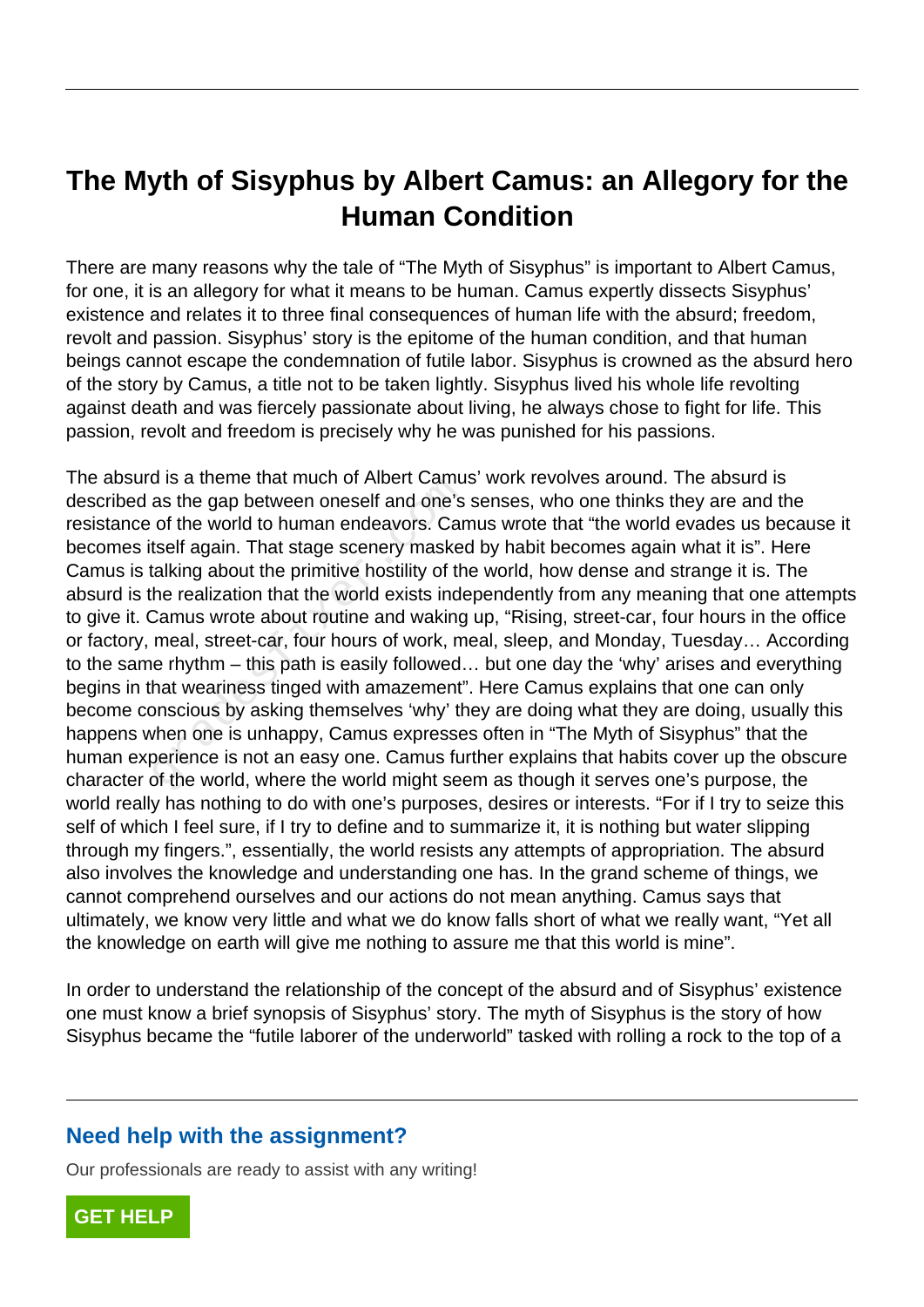mountain, just to watch it roll back down and repeat the task for all of eternity. Sisyphus had a long list of misdeeds he committed against the gods, from "stealing their secrets", to "putting death in chains", and finally tricking Pluto into allowing him to return to earth whence he promptly ran off to live by the sea and enjoy the "smiles of the earth". These actions made Sisyphus the absurd hero. Camus wrote that "Sisyphus is the absurd hero, as much through his passions as though his torture. His scorn of the gods, his hatred of death, and his passion for life won him that unspeakable penalty…". Sisyphus' punishment, Camus writes, is the "price that must be paid for the passions of this earth". This is why Camus is so drawn to the story, the pure absurdness of Sisyphus' life and the relation to absurd freedom. This leads into the most important moment of the story to Camus, when Sisyphus' becomes conscious of his punishment.

The moment in Sisyphus' story that was most important to Albert Camus is when Sisyphus gains consciousness of his futile labor. There is one specific moment, "During that return, that pause…At each of those moments when Sisyphus leaves the heights and gradually sinks toward the lairs of the gods, he is superior to his fate. He is stronger than his rock". Sisyphus becomes stronger than his rock because he is conscious and content with his sentence, Camus even wrote "One must imagine Sisyphus happy". Consciousness is key, this is what makes Sisyphus an absurd hero, he is completely aware of his fate in a constant cycle of futile labor.

This moment of realization for Sisyphus relates perfectly to the three consequences of the absurd that Camus outlines at the end of his essay. The three consequences were passion, revolt and freedom. Camus main thesis is that life has no meaning and that is what makes it worth living, this is the perfect introduction to passion. Passion is the commitment to life even though it is meaningless, Sisyphus does this by committing to his destiny, "he knows himself to be the master of his days. At that subtle moment when man glances backward over his life, Sisyphus returning toward his rock, in that slight pivoting he contemplates the serious of unrelated actions which becomes his fate". The gods, he is superior to his fate. He<br>han his rock because he is conscious a<br>e must imagine Sisyphus happy". Cons<br>hero, he is completely aware of his fate<br>ent of realization for Sisyphus relates p<br>it Camus outlines at t

Revolt is the refusal of a certain fate, not the acceptance. A great illustration is when Sisyphus revolts against the gods, he refused even if could not win, he lived without appeal to transcendent order. Another form of revolt is saying no to death by living. Camus lists suicide as one way to evade the absurd, but the only way to revolt against it is to live and search for some kind of meaning in life even though real knowledge cannot be achieved. "The absurd man can only drain everything to the bitter end and deplete himself. The absurd is his extreme tension, which he maintains constantly by solitary effort, for he knows that in that consciousness and in that day-to-day revolt he gives proof of his only truth, which is defiance". It is clear that Camus believes one should always keep the absurd at the front of one's mind never suppressing it or attempting to escaping it which is exactly what Sisyphus does by accepting his fate.

## **Need help with the assignment?**

Our professionals are ready to assist with any writing!